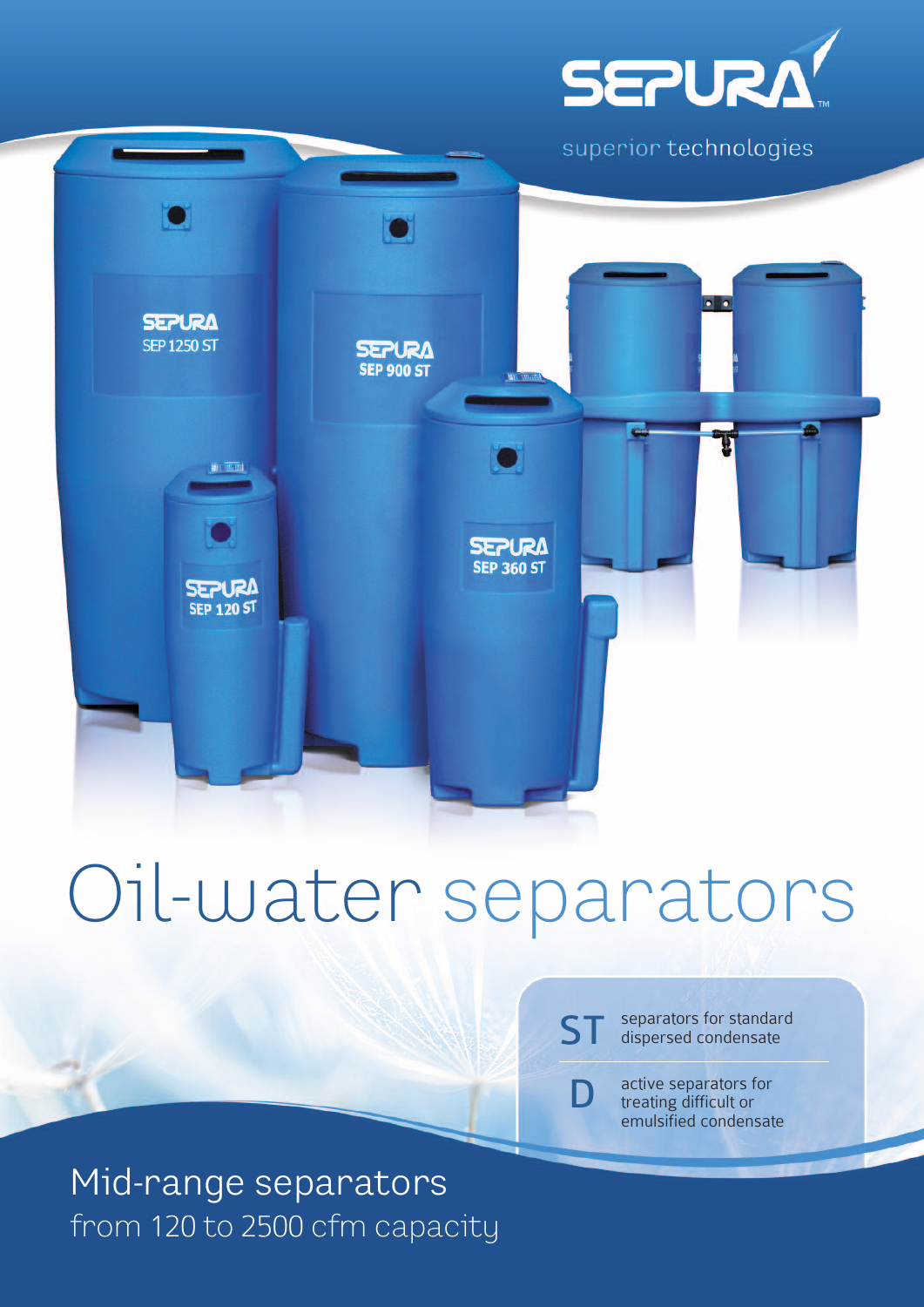

## Clear condensate - clear conscience

The water resources act was introduced to place legal restrictions on industrial discharges either to ground, to waterway or storm-water drain - with good reason.

Just 250ml of oil can cover acres of water surface, reducing the effectiveness of treatment plants, preventing oxygenation, and killing wildlife.

A modest 18kW compressor might generate close to ten thousand litres of condensate each year, often containing up to 1000ppm of oil and other waste at the point of discharge.

99.9% of condensate is water, so it makes sense to clean it on site before discharge to the sewer.

Outlet to the sewer system is controlled by local authorities, which do not usually allow discharges containing more than 20ppm of oil to be introduced to the drains. Expectations are that limits will reduce in the future; some European countries already insist on a maximum of 10ppm SEPURA offers the most economical

simple, reliable and environmentally sound method of complying with the legal requirements - with outlet quality better than 10ppm for up to 4000 hours of filter life in many applications. We also offer special filters for specific 'problem' condensates - call SEPURA for details.

#### Bowman SEPURA - it's so simple...

#### Sometimes, keeping it simple keeps it working!

With SEPURA there's no moving parts and no stagnant reservoir of condensate to breed unhealthy bacteria. There's no need to guess the height of the oil overflow because there isn't one, so there's no blockages or floods either. It also means there's no oil container to deal with, because all the oil is retained in the filters. It's easy to select the right SEPURA separator; it's quick and foolproof to install; clean and simple to service, and we believe in most cases it's also the most economical tool for the job.

#### **Tens of thousands of installations world-wide experience SEPURA satisfaction.**

- **SILEXA™** 'carbon-less' filtration
- Works first time every time
- 100% performance on most synthetics
- 4000 hours filter life
- Better than 5ppm achieved at installation
- Won't overflow
- Consistent performance
- Simple installation and no pre-soaking
- Low maintenance
- Rapid servicing
- Lightweight handling
- British designed and British built
- 10-year warranty Terms & Conditions Apply



### Service life indicator

This clever device is activated in seconds by the installing service engineer.The active strip gives a time based visual indication of the service interval, up to one full year.

A fresh indicator set is provided with each new service kit, while a fitment upgrade for existing separators is also supplied with each new service kit, ensuring the feature is available for retro-fit to older installed SEPURA separators.

The service life indicator can also be easily fitted to other makes of separator.

## Treating stable emulsions

In our experience, no 'passive' oil/water separator handles stable emulsions effectively. Something has to be 'active' to make that essential separation happen.

#### SEPURA 'D' has the active ingredient...

Our specially activated digester kits are purpose designed to deal with those difficult condensate mixtures that simply won't separate in a simple filter - whether carbon, polypropylene, zeolite or any other 'passive' material.

SEPURA's ingenious answer is an active biological creation that literally eats the oil, leaving clear water behind.

When compared to the expensive electro mechanical alternatives available, our digester kit offers a low-cost, easily maintained and environmentally sound answer to a problem that's as old as the condensate management industry - but it took SEPURA to bring it to market.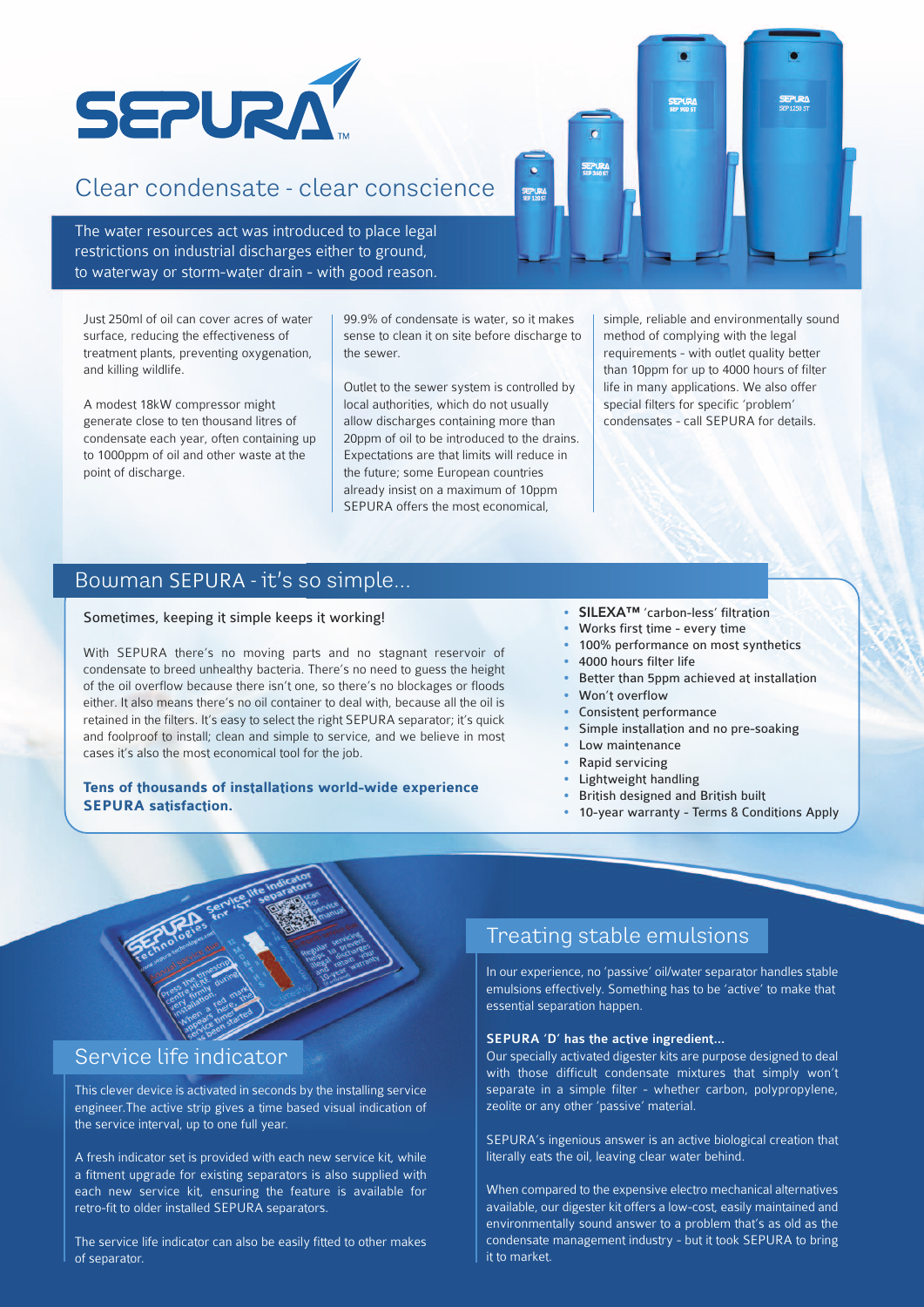# How SEPURA works so well - so economically



Contact Bowman for full distributor details.